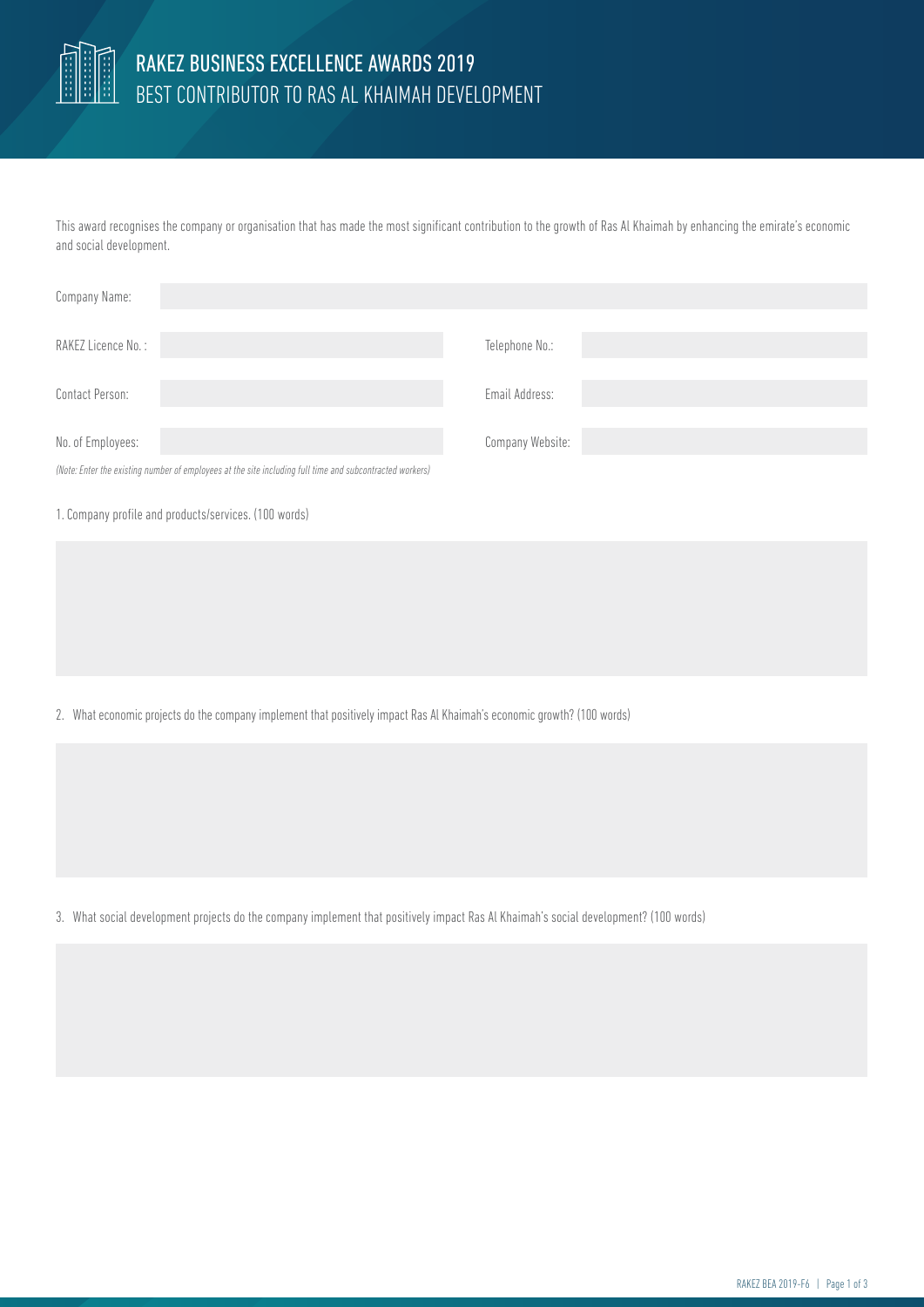

4. Give examples on the company's resolve to think local – providing opportunities to local businesses, employing local residents or maximising use of the local supply chain. (200 words)

5. Give examples of the company's commitment to sustainability – waste and recycling, green purchasing, energy and climate change, transport or other environmentally focused activities. (100 words)

6. Give examples of focus on social and corporate responsibility – delivering services that meet local needs, supporting local community groups or volunteering as an organisation. (100 words)